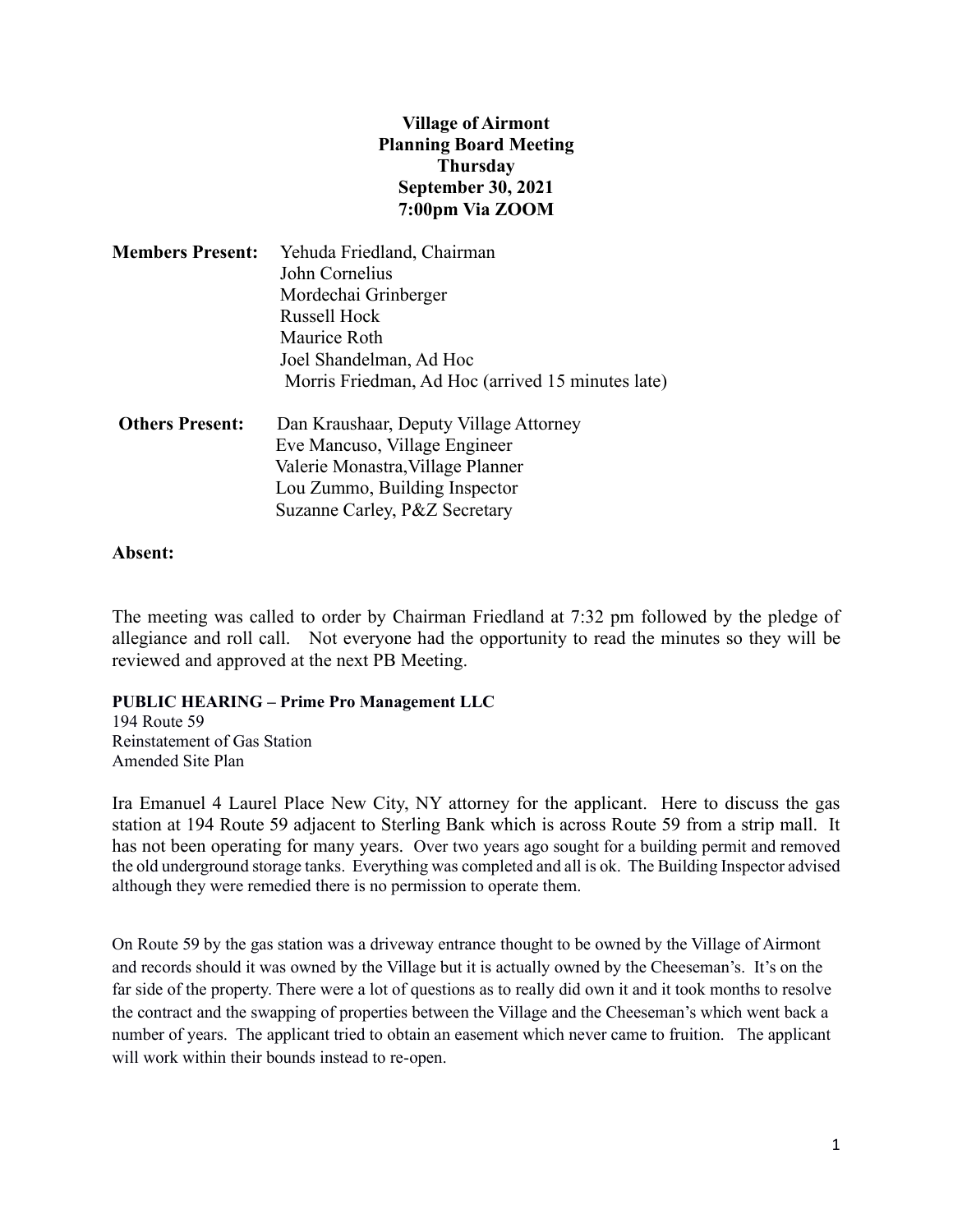The original gas station had two repair bays, a convenience store, a garage, a dwelling in the back and a shed. The residential portion is not sustainable as it's in the VC Zone and is not zoned for residential. Couldn't get sufficient parking but at the very least they want to be able to pump gas.

The plan before you show that there will be four dispersing stations and two parking spots to start to only operate gas from the pumps. Nothing else will be sold from the site. They only want to operate to pump gas with a portion of building for office and a bathroom for the attendant. A special permit for construction and reconstruction. No plans for new exterior construction but they acknowledge that the place looks horrible and needs to be beautified. Trying to attempt to get access from rear, then the rest of the building can't be properly used.

At CDRC there were Concerns whether or not a fuel truck can get in/out. Ira shared a video from 3/8/17 and in the second video you can see a truck leaving doesn't appear to have issues. There is a letter in the file from SOS Fuels dated 2/16/2021 indicating that they will not have an issue getting in and out of the site. The place needs to be re-beautified. They are looking at pumping gas for now as a precursor for something else later as they are still working on the access to the rear.

Village Planner comments: Noted that the this is a Type II action for SEQRA with no further action needed. From a zoning perspective 10 area variances are required and they will need a referral to the ZBA. The application will need to be reviewed by the Architectural Review Committee. There is a RC Planning County review and various RC agency comments. In terms of a wetlands permit it falls within NY State and it may be required if trigger DEC NY State and a permit from the PB as well.

Need to understand the re-issue of existing buildings better with an understanding if buildings are not to be used how the parcel with be stabilized. Would like to see everything in a memo. The property needs to look aesthetically pleasing as it's in a highly visible location. She recommended that both of these be conditions of approval.

Parking would be more accessible if one or more of the buildings is demolished as there are concerns with the two parking spaces and whether a car can safely pull in and out. Propose for them to look at the space and determine if additional variances are required. The environmental issues indicate current contaminated soil and it's been remediated would like the reports & permits will be submitted. Need an updated survey and site plan to be submitted. Need to reflect existing conditions. A lighting plan needs to be submitted if new lighting is proposed and well as any plans for signage. Provide details on how the applicant proposes to secure the two- story garage. Needs to see details on the one-story dwelling behind the garage, in addition to the one-story garage and shed in the rear of the property. Applicant should consider the demolition of one or more of the unused buildings to create more space for parking. Square footage of the proposed office space needs to be submitted and the location of the proposed parking area is questionable. A landscaping plan also needs to be provided. A storm water management or erosion and sediment control plan needs to be submitted for the Village Engineer to review. There are concerns with the proposed location of the parking spaces and its relation to the site access as it is required in Section 210-97 of the Zoning Code for Special Permit Standards for Gasoline Service Station (Section 210-100) and General Special Permit Standard (Section 210-97) of Airmont's Zoning Code.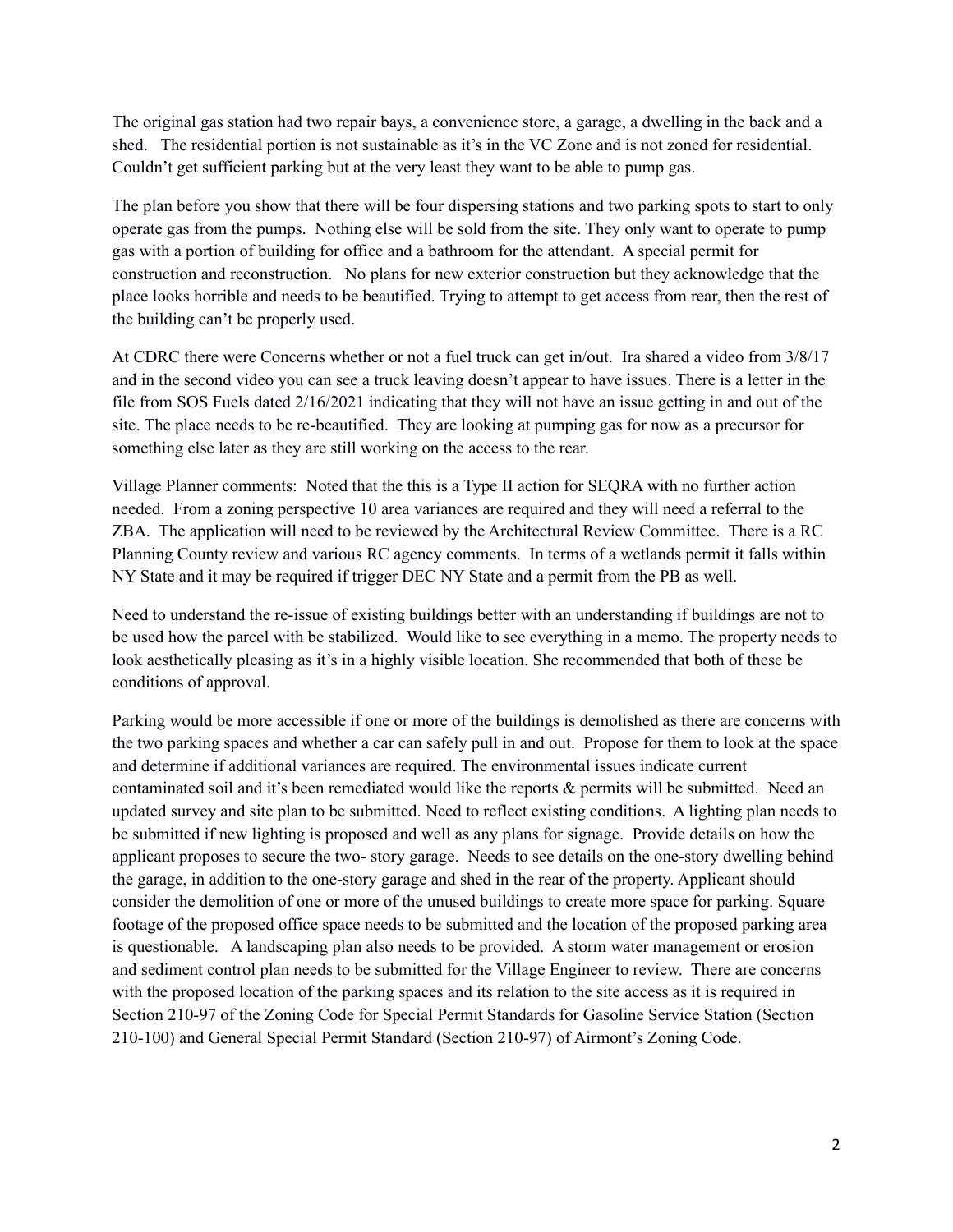Applicant's attorney in general agreed with report to the question whether to add a conditional space for local office/business will be determined. Proposing for an office for the gas station. Village Planner was fine with the response.

Intent is a place for an attendant to sit not for a separate or additional business. Limited scope of use of four parking spaces and the gas pumps. There is a limited scope of use of two -four parking spaces and the gas pumps. Most of the variances are for existing conditions.

There is a chain link fence that encroaches onto provident/Sterling Bank. The paved driveway encroaches on the same property. Dan Kraushaar noted that these need to be looked into. Ira Emanuel noted that the fence can be removed. The Village Planner noted that this is why we are asking for an updated survey and site plan.

Rachel Barese engineer for the applicant noted that she was just out to the site and she stated that the contaminated soil was removed and believes fence as well. Question is the shed and whether or not it is needed and Ira Emanuel noted that he didn't see a reason to keep it. Rachel Barese indicated that there is more work in the back more encroaching in the wetland region. Wetland Regulatory area within 100 ft. if go in the back. The one-story garage is part of the house and the area in the back in is horrible shape with grade 3 ft high. They have a permit for removal of old tank and installation of new ones. Trying to get something going so the property can start paying for itself

Ira Emanuel noted that that applicant will secure all buildings but may have a need for the shed and garage. Will do as little as can to other portion of the property while trying to obtain and gain use of the tanks. Will come back with updates and answers.

Chairman Friedland inquired as to what exactly they are seeking from the ZBA? Ira Emanuel noted that they technically don't need a referral but it is typically done and customary to the ZBA. They will list what they are requesting in their next PB submission.

John Nosek consulting engineer with Fusco Engineering introduced himself and noted that he has been working for Fusco Engineering for 5-6 years. Read his letter into the record dates 9/22/2021. Many of his comments overlapped to those of the Village Planner. Noted RCSD easement and need an updated licensed survey with exiting conditions. New or existing survey & plans to be submitted within compliance of Village of Airmont sign codes. Item #10 of his letter was clarified with the video. #25 even if not being used concern is to backout not. Its not the best location for the proposed parking spots. The DPW connection and easement shown on the plans and clarified with a secured permit new tanks and cleaned out. P&Z secretary will follow-up with the DOT for their comments.

Other letters received and read into the record were from RC Planning a GML dated 9-9-2021, Town of Ramapo Dept of Public Works, 9-8-2021RC Health letter dated 8-23-2021, Tallman Fire Department dated 5-4-2021; and RC Sewer dated 9-27-2021.

The Building Inspector noted that the location of the tanks needs to be noted on the plans which are under the pad and should be marked. Dan Kraushaar indicated that there should be a map note that the site is only to be used to dispense gasoline. Inspector also noted that the closure report about the soil be submitted and Ira indicated he would submit it.